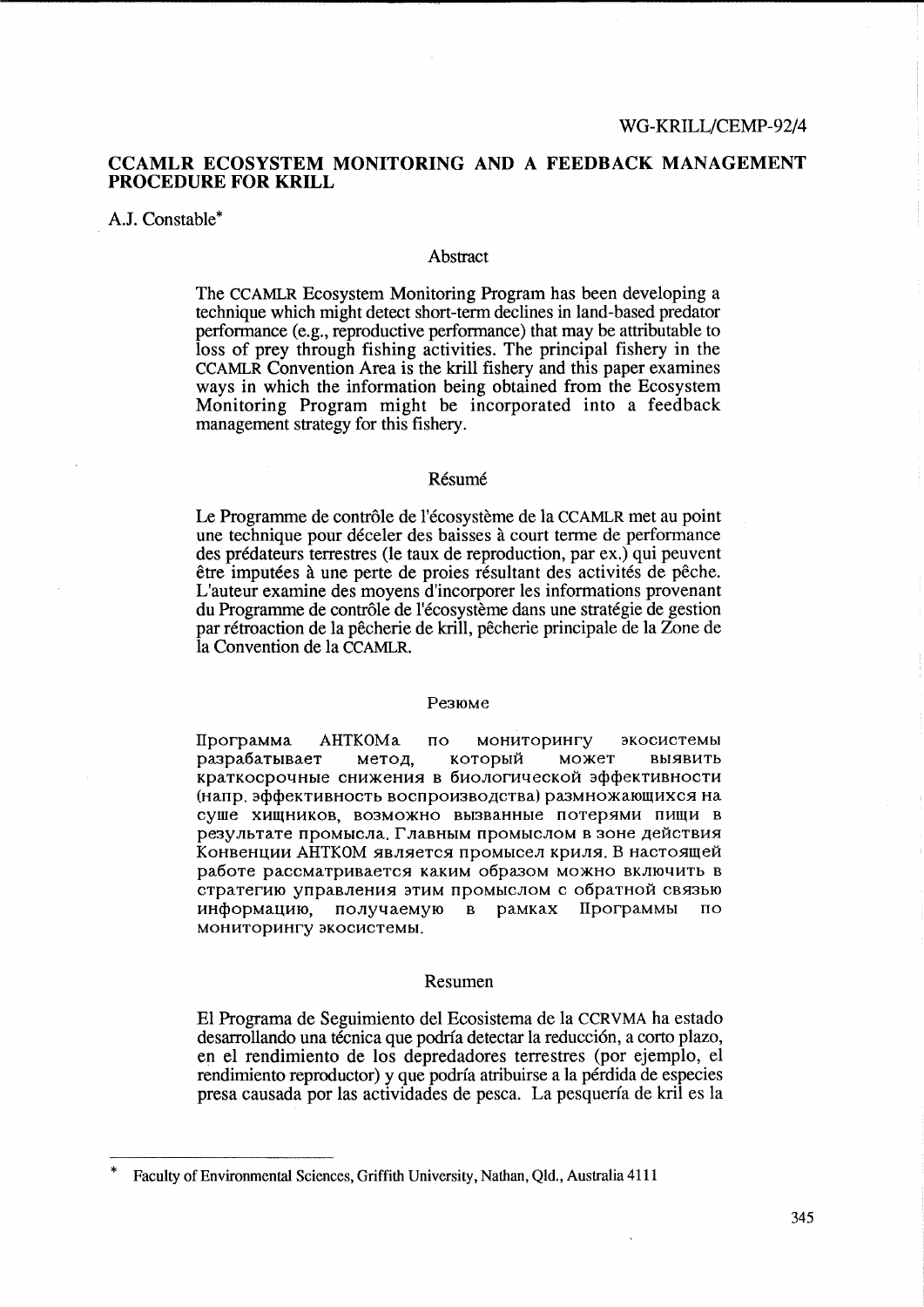pesquerfa de mayor importancia que se realiza en el Area de la Convención de la CCRVMA y este documento examina la manera en que la informaci6n obtenida por el Programa de Seguimiento del Ecosistema podrfa incorporarse en la estrategia de administraci6n interactiva para esta pesquerfa.

# 1. INTRODUCTION

The need to establish conservation measures on the Antarctic krill fishery to protect both krill and predator populations has been the subject of many recent discussions (see Nicol, 1991) for review) and resulted in the establishment of a Precautionary Catch Limit of 1.5 million tonnes in the Atlantic Sector of the CCAMLR Convention Area at the Tenth Meeting of the Commission for the Conservation of Antarctic Marine Living Resources (CCAMLR, 1991). The Commission has given a high priority to the establishment of additional precautionary catch limits in the other parts of the Convention Area as well as the establishment of conservation measures to ensure that sufficient krill remain available to meet the needs of predators. Also, the Commission agreed that feedback management should be developed for the krill fishery (CCAMLR, 1991 - paragraph 4.9).

The Working Group on the CCAMLR Ecosystem Monitoring Program (WG-CEMP) has the responsibility of providing advice to the CCAMLR Scientific Committee on the effects that fishing may have on species dependent on or related to the target species. It has been developing a program intended to detect short term declines in land-based predator performance (e.g., reproductive performance) that may be attributable to loss of prey through fishing activities (Anon., 1989; Croxa1l, 1989).

The development of a useful approach to the maintenance of predator populations, including the recovery of depleted whale populations, by the CCAMLR Convention requires an examination of the design of the CEMP so that advice arising from WG-CEMP will not inadvertently affect other predators and can be utilised in a feedback management procedure by the Commission. This paper examines some of the issues that need to be addressed by the Scientific Committee in evaluating how the CEMP can be utilised to protect predators from adverse effects arising from the krill fishery.

## 2. FEEDBACK MANAGEMENT

Feedback management uses information on the status of the ecosystem to alter the levels of harvesting in order to ensure that the desired state of the ecosystem is sustained (de la Mare, 1991). This process relies on a field program that monitors the status of important features of the ecosystem (such as the krill stocks and predators) as well as the conduct of the fishery (de la Mare, 1986 and 1991). The Scientific Committee uses this information to advise the Commission as to whether the ecosystem or some of its components (krill stocks and/or predators, etc.) are being affected or are likely to be affected by krill harvesting. The Commission then can formulate or alter conservation measures based on options in Article IX of the CCAMLR Convention and dictated by the management procedure (see de la Mare, 1991 for discussion).

The important aspect of feedback management is that the monitoring program can provide information that triggers action by the Commission in sufficient time to ensure that the objectives set out in Article IT of the CCAMLR Convention are not contravened.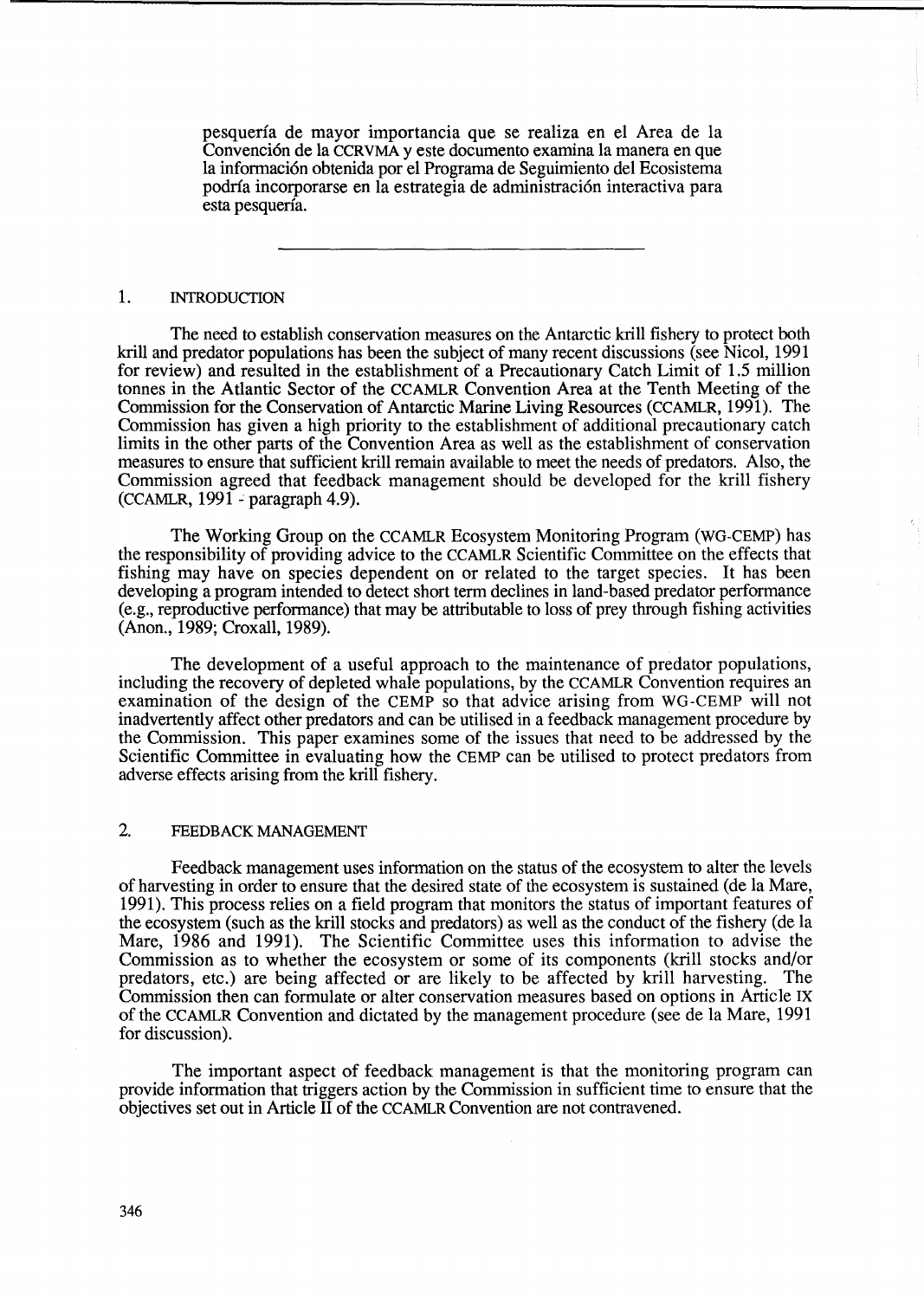# 3. APPROACHES TO PREDATOR PROTECTION

Once fishing has begun in a particular area, Article IT can be translated, in the case of the predators, to ask the general question "Will fishing for kriU at the specified level cause the health of predator populations to decline below an acceptable level?".

There are two issues that arise from this general question. First, the degree of change (decline) in the predator parameters that is considered acceptable (i.e., for which no management action is required) needs to be specified. Second, the approach taken to monitor and assess the status of the ecosystem needs to be one that minimises errors in interpretation and action by the Commission. The above question can be addressed by using either mensurative or experimental approaches.

# 3.1 Specification of Acceptable Changes in Predator Populations

The provision of advice by the Scientific Committee to the Commission on the status of the Antarctic marine ecosystem is contingent on a view established by the Commission as to what is an unacceptable state of either individual predator populations or of the community at large. While some attempts have been made to describe positive and negative aspects of change in predator populations and communities (e.g., Croxall *et al.,* 1988) and the scale at which interactions between different species needs to be considered (e.g., Murphy *et al.,* 1988) there has been no systematic evaluation of the status of predators required to maintain ecological relationships as described in Article 11. As a result, the goals in predator protection for the kriU fishery are difficult to define.

## 3.2 The Mensurative Approach to Ecosystem Monitoring

The current approach used by WG-CEMP to determine the effects of fishing is to construct models of the predator-prey system in the area in which harvesting occurs and examine the possible effect that a reduction in prey availability may have on predator performance. These models are based on knowledge of the diets of predators and estimates of predator and prey abundances and life history parameters. Although a study of penguins off the Antarctic Peninsula has indicated that the recent decline of their populations may be attributed to a shortage of krill (Anon., 1991), the interpretation of short-term changes in predator parameters are still uncertain due to the inability to relate these directly to changes in krill abundance (Croxall, 1989) or environmental features, such as ice conditions (e.g., Trivelpiece *et al., 1990).* 

Additional to the problems of understanding how environmental and biological factors may influence predators is the lack of knowledge on what may have happened to these predator populations had there been no fishing. Consequently, predictions of future changes in predator performance in response to fishing pressure are difficult to make.

The uncertainty in these models highlighted by Croxall (1989) has led WG-CEMP and the Scientific Committee to agree that "analysis and evaluation of submitted CEMP data and developments of recommendations based thereon did not require, and should not await, the determination of the precise quantitative nature of predator/prey/environmental relationships." (SC-CAMLR, 1990 - paragraph 5.4). While this provides an important opportunity to give advice on predator status there has been no indication by the Commission of the required precision of such advice before it will be used to formulate conservation measures for the krill fishery.

# 3.3 The Experimental Approach to Ecosystem Monitoring

Monitoring of the impact of krill harvesting on predators using a controlled fishing regime may avoid many of the problems associated with the elaboration of ecosystem models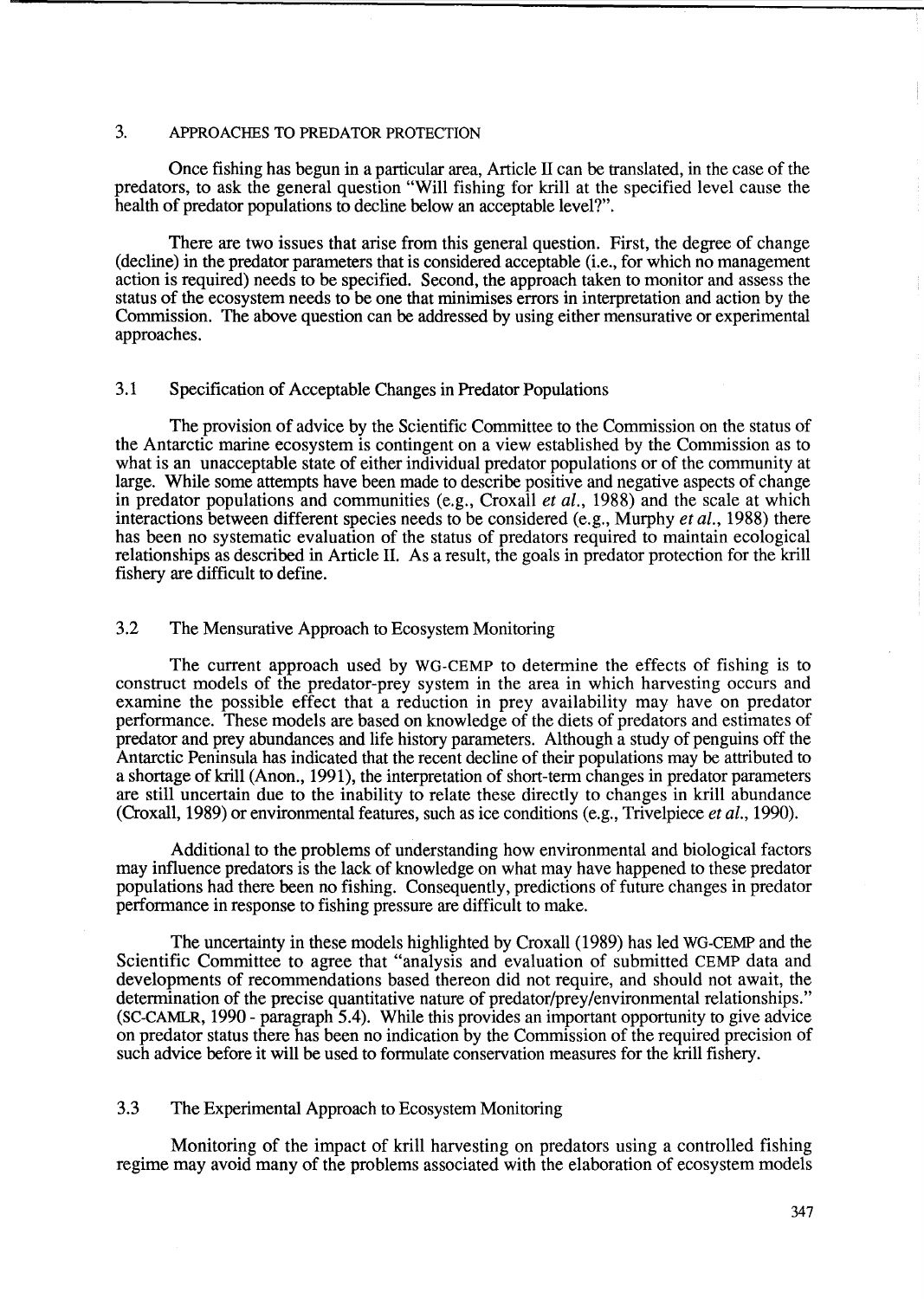fundamental to the current approach in the CEMP (Nicol and Constable, 1991). The development of experimental fishing regimes to clarify the effects of fishing on the Antarctic marine ecosystem has been advocated for many years (e.g., Beddington and de la Mare, 1985; de la Mare, 1986 and 1991; SC-CAMLR, 1991- paragraph 11.13). The principle approach that has been proposed is to identify management areas based on biological characteristics (e.g., Chittleborough, 1987; de la Mare, 1991) and to monitor the performance of predators in selected areas that are within the proximity of fishing (such as the current CEMP areas) and compare this to predator performance in control areas that are far from the effects of fishing.

The rationale for spatial and temporal replication of monitoring programs has been developed mostly for non-fishing human impacts on marine systems (see Green, 1979; Stewart-Oaten *et al.,* 1986; Underwood, 1990 and 1991, for background and discussion). However, the principles are easily transferred to fisheries. In the context of the krill fishery, these designs focus on the question of whether changes in predator performance in areas being fished are likely to be different from changes that may have occurred in the absence of fishing. To do this, these authors specify that a number of replicate control areas are required in addition to the experimental areas (even if only one experimental area is being used). They also recommend that unambiguous interpretation of changes in predator performance in the experimental areas is facilitated by having the monitoring program proceed in all experimental and control areas before fishing begins as well as after it has begun. This is known as the 'Before-After-Control Impact' (BACI) design. Here, the prediction is that, if fishing affects the predators, the naturally occurring differences between experimental and control areas in the absence of fishing will alter (become smaller or larger) after fishing begins.

Further, the ability to determine the effects of fishing could be facilitated by attempting to control for environmental parameters, such as ice conditions, and prey abundances.

An elaboration of this approach was discussed briefly at the 1991 Meeting of the Scientific Committee (SC-CAMLR, 1991 - paragraph 11.13) indicating that control and experimental sites may be able to be established in the near future.

# 4. DISCUSSION

There are considerable differences of opinion in the ecological literature as to which method (mensurative or experimental) is more appropriate. However, the method that is chosen and the resulting design in the monitoring program should meet the following criteria:

- (i) the program has sufficient power to signal that action needs to be taken by the Commission to prevent the fishery from negatively affecting the predators (or, in the case of testing the effectiveness of conservation measures, that the predators are no longer being affected by the fishery) (Peterman, 1990);
- (ii) its cost is commensurate with the value of the fishery (de la Mare, 1991); and
- (iii) it is feasible.

WG-CEMP now has the data available to begin examining, using analytical and simulation techniques, the potential designs and analyses of monitoring programs that meet these criteria. While the mensurative approach has been the focus of WG-CEMP so far this should not preclude an examination of the experimental approach, despite the existing CEMP sites being concentrated mostly within only a few areas from which most of the krill catch is taken.

Further, the WG-CEMP needs to examine the long-term implications of recommendations it gives to the Scientific Committee. For example, its suggestion that it may be desirable to prohibit fishing from the foraging range of land-based predators during their reproductive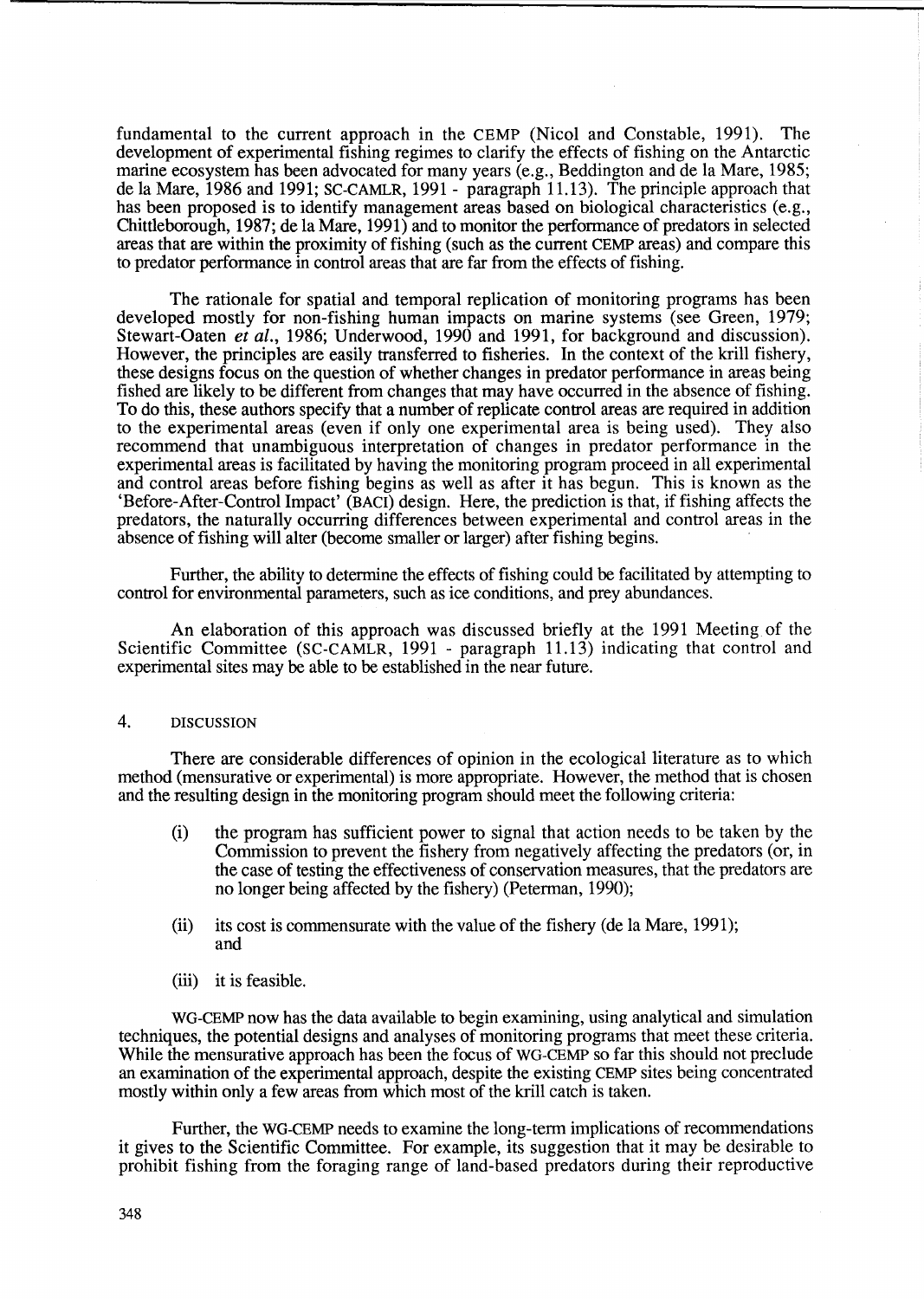season in the Atlantic sector, where a high proportion of the krill catch is taken currently (SC-CAMLR, 1991 - paragraph 6.34), may impact on the capacity for the WG-CEMP to provide management advice derived from predator performance in these areas. Similarly, the potential impact of a shift in fishing effort to unmonitored areas, such as whale feeding grounds, would need to be addressed.

In summary, two important issues need to be addressed by WG-CEMP and WG-Krill:

- (i) the status of predators required to maintain ecological relationships as described in Article IT of the CCAMLR Convention; and
- (ii) the design of CEMP that ensures a low probability of errors in interpretation on the status of the ecosystem and consequent action by the Commission.

In the event that no design of the CCAMLR Ecosystem Monitoring Program is able to meet the above criteria, the Scientific Committee and Commission will need to examine other methods for protecting land- and sea-based predators from adverse effects that may arise from the krill fishery.

### ACKNOWLEDGEMENTS

Steve Nicol and Knowles Kerry provided invaluable editorial assistance. David Agnew and Darry Powell greatly assisted in clarifying the status of information on CEMP. To them I extend my thanks.

### **BIBLIOGRAPHY**

ANON. 1991. Penguins losing the struggle. *Nature,* 350: 294.

- BEDDINGTON, J.R. and W.K. DE LA MARE. 1985. Marine mammal-fishery interactions: modelling and the Southern Ocean. In: BEDDINGTON, J.R., R.J.H. BEVERTON and D.M. LAVIGNE (Eds). *Marine Mammals and Fisheries.* Allen and Unwin, Boston: 94-105.
- CCAMLR. 1991. *Report of the Tenth Meeting of the Commission (CCAMLR-X).* CCAMLR, Hobart, Australia: 427 pp.
- CHITTLEBOROUGH, RG. 1987. A rationale for conservation areas within Antarctic waters. In: *Selected Scientific Papers,* 1987 *(SC-CAMLR-SSPI4).* CCAMLR, Hobart, Australia: 513-535.
- CROXALL, J. P. 1989. Use of indices of predator status and performance in CCAMLR management strategies. In: *Selected Scientific Papers,* 1989 *(SC-CAMLR-SSP/6).*  CCAMLR, Hobart, Australia: 353-365.
- CROXALL, J.P., T.S. MCCANN, P.A. PRINCE, and P. ROTHERY. 1988. Reproductive performance of seabirds and seals at South Georgia and Signy Island, South Orkney Islands, 1976-1987: Implications for Southern Ocean monitoring studies. In: SAHRHAGE, D. (Ed.) *Antarctic Ocean and Resources Variability.* Springer-Verlag, Berlin: 261-285.
- DE LA MARE, W. K. 1986. Some principles for fisheries regulation from an ecosystem perspective. In: *Selected Scientific Papers,* 1986 *(SC-CAMLR-SSP/3).* CCAMLR, Hobart, Australia: 323-339.